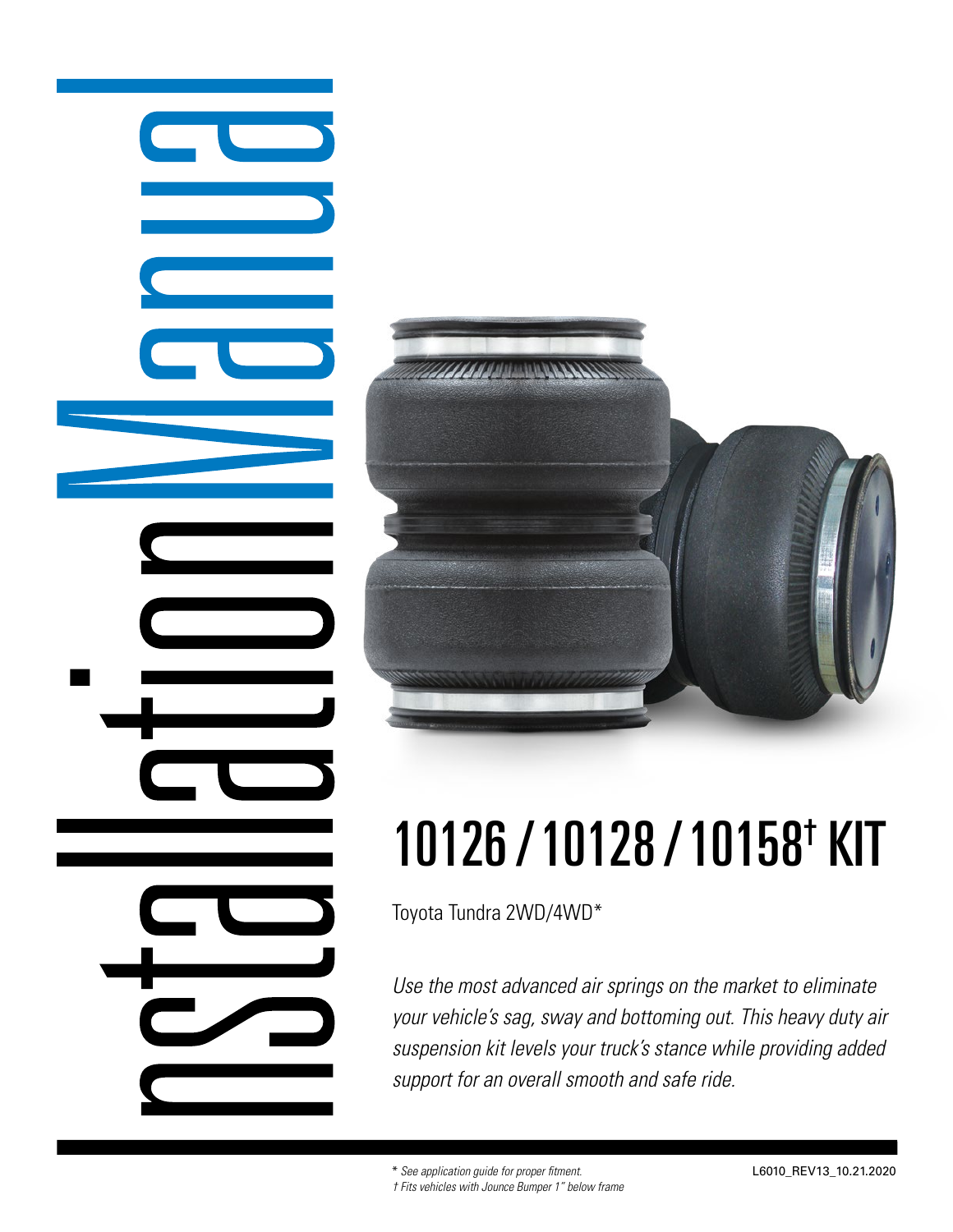

**Thank you and an air suspense in** a product can expose you to the chemical Hexavalent Chromate, which is known to the State of California to **entire manual prior to started in the interproductive once information go to www.P65Warnings.ca.gov** cause cancer and birth defects or other reproductive harm. **For more information go to www.P65Warnings.ca.gov** 

#### **IMPORTANT**

This air suspension kit will not increase the GVWR (*Gross Vehicle Weight Rating*), as the GVWR is determined by the vehicle manufacturer. **Do not exceed the maximum capacity listed by the vehicle manufacturer.**

#### *Safety Warning!*

Serious personal injury or death may result from an air spring failure or accident due to improper installation or air spring pressure operation or maintenance. Please read and abide the instructions, safety recommendations and maintenance suggestions throughout this manual.

#### *Safety Warning!*

Inflating an unsecured air spring is dangerous. If it bursts, it could be hurled into the air with explosive force resulting in serious personal injury or death. Never inflate an air spring unless it is secured to the vehicle.

#### *Safety Warning!*

Removing and replacing air springs can be dangerous. This is only a job for a qualified service professional. Never perform air spring service procedures without proper training, tools, and equipment.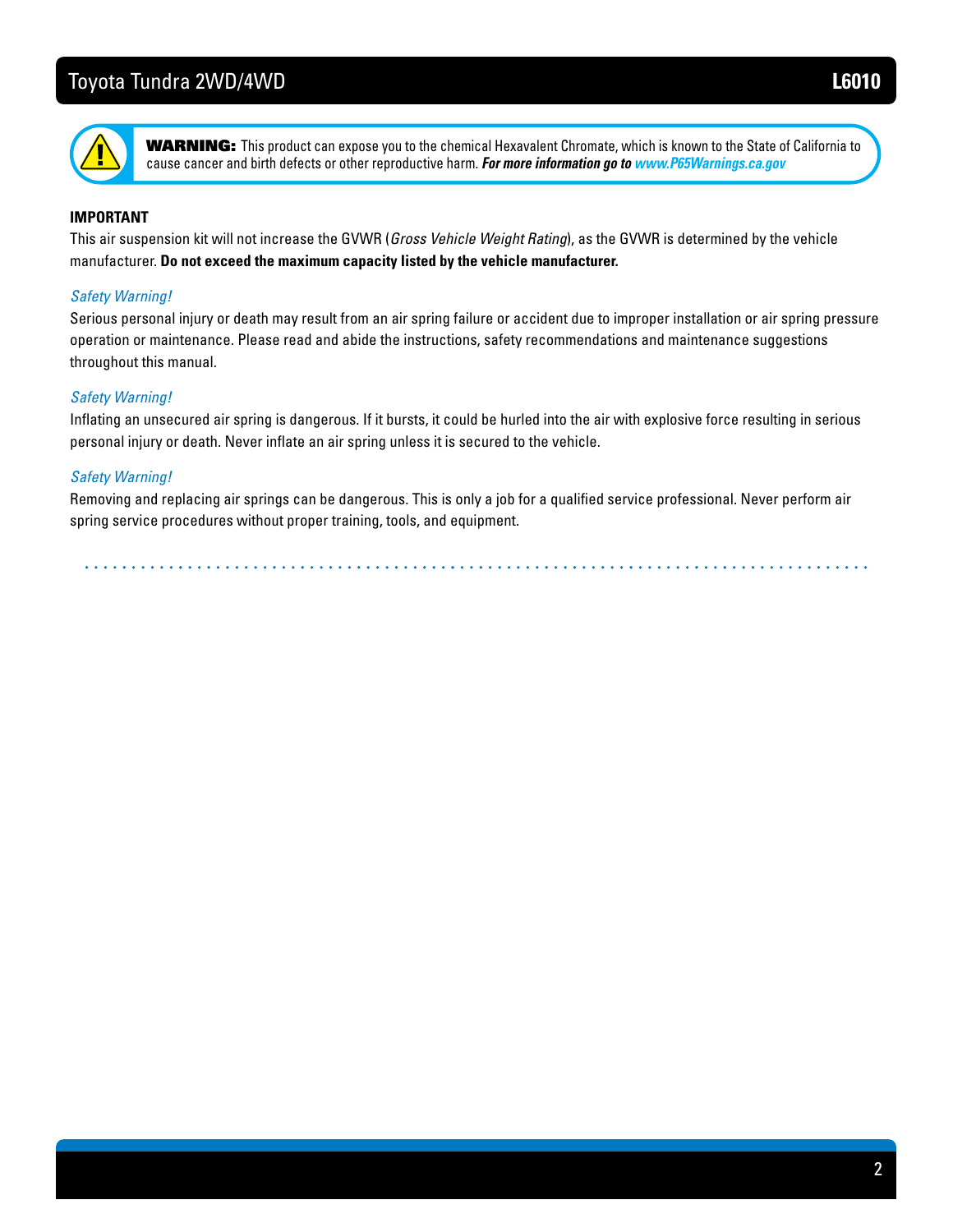$\bullet$  ,  $\bullet$   $\bullet$ 





#### *KIT CONTENTS NOTES:*

- **►**  *10128 Kit is shown in the photo.*
- **►** *10126 Kits: 2 clamps (D) are removed & 2 clamps (T) are added.*
- **►**  *10158 Kits: 2 clamps (D) are removed & 2 clamps (U) are added.*

### **KIT CONTENTS**

*Reference the kit explosion diagram on the following page for part assembly.*

|             | <b>KIT CONTENTS</b>                                 | <b>QTY</b>     | <b>PART#</b> | <b>REQUIRED TOOLS</b>                              |
|-------------|-----------------------------------------------------|----------------|--------------|----------------------------------------------------|
| A           | Air Spring                                          | $\mathbf{2}$   | HP10083      | <b>Hoist or Floor Jack</b><br>۰                    |
| в           | Lower Bracket                                       | $\mathbf{2}$   | HP0104       | <b>Safety Stands</b><br>۰                          |
| C           | <b>Upper Bracket</b>                                | $\overline{2}$ | HP0110       | <b>Safety Glasses</b><br>$\bullet$                 |
| D           | Clamp [10128 kits] / [10126 & 10158 kits]           | 4/2            | HP0112       | <b>Torque Wrench</b>                               |
| Е           | <b>Bracket Spacer</b>                               | $\overline{2}$ | HP0113       | ۰                                                  |
| F           | Air Line/Valve Assembly                             | 1              | HP1344       | <b>Standard Combination Wrenches</b><br>۰          |
| G           | 5/8" Loop Strap, vinyl coated                       | $\overline{2}$ | HP1006       | 7/32" Hex Allen Wrench<br>$\bullet$                |
| н           | 90° Fitting                                         | $\mathbf{2}$   | HP1100       | 1-1/8" Wrench or Deep Socket<br>۰                  |
| ш           | U-bolt                                              | 4              | HP1018       | Ratchet<br>۰                                       |
| J           | 3/8"-24 x 3/4" Countersunk Capscrew                 | 4              | HP1008       |                                                    |
| ĸ           | 3/8"-24 x 7/8" Bolt                                 | 4              | HP1002       | <b>Metric &amp; Standard Sockets</b><br>۰          |
| L           | 3/8"-16 Nylock Nut                                  | 16             | HP1000       | Hose Cutter (included) or Sharp Utility Knife<br>۰ |
| м           | 3/8"-16 x 21/2" Carriage Bolt [10126 & 10128 kits]/ | 8/             | HP1005       | <b>Pipe Thread Sealant</b><br>۰                    |
|             | [10158 kits]                                        | 4              |              | Sawzall or hacksaw<br>$\bullet$                    |
| N           | 1/4" Flat Washer                                    | 4              | P02190       | Spray Bottle with Dish Soap/Water<br>$\bullet$     |
| О           | <b>Tie Straps</b>                                   | 6              | C11618       |                                                    |
| P           | 3/8" Flat Washer                                    | 20             | C653         | Air Compressor/Compressed Air Source<br>۰          |
| $\mathbf o$ | 3/8" Lock Washer                                    | 4              | C18007       | (to test/fill air springs)                         |
| R           | 1/4"-28 x 1" Bolt                                   | $\overline{2}$ | C10448       |                                                    |
| S           | 1/4" Nut Stover                                     | $\overline{2}$ | C11844       |                                                    |
| т           | Clamp [10126 kit only]                              | $\overline{2}$ | HP0111       |                                                    |
| U           | Clamp [10158 kits only]                             | $\overline{2}$ | HP0124       |                                                    |
| V           | 3/8"-16 x 3" Carriage Bolts [10158 kits only]       | 4              | HP1003       |                                                    |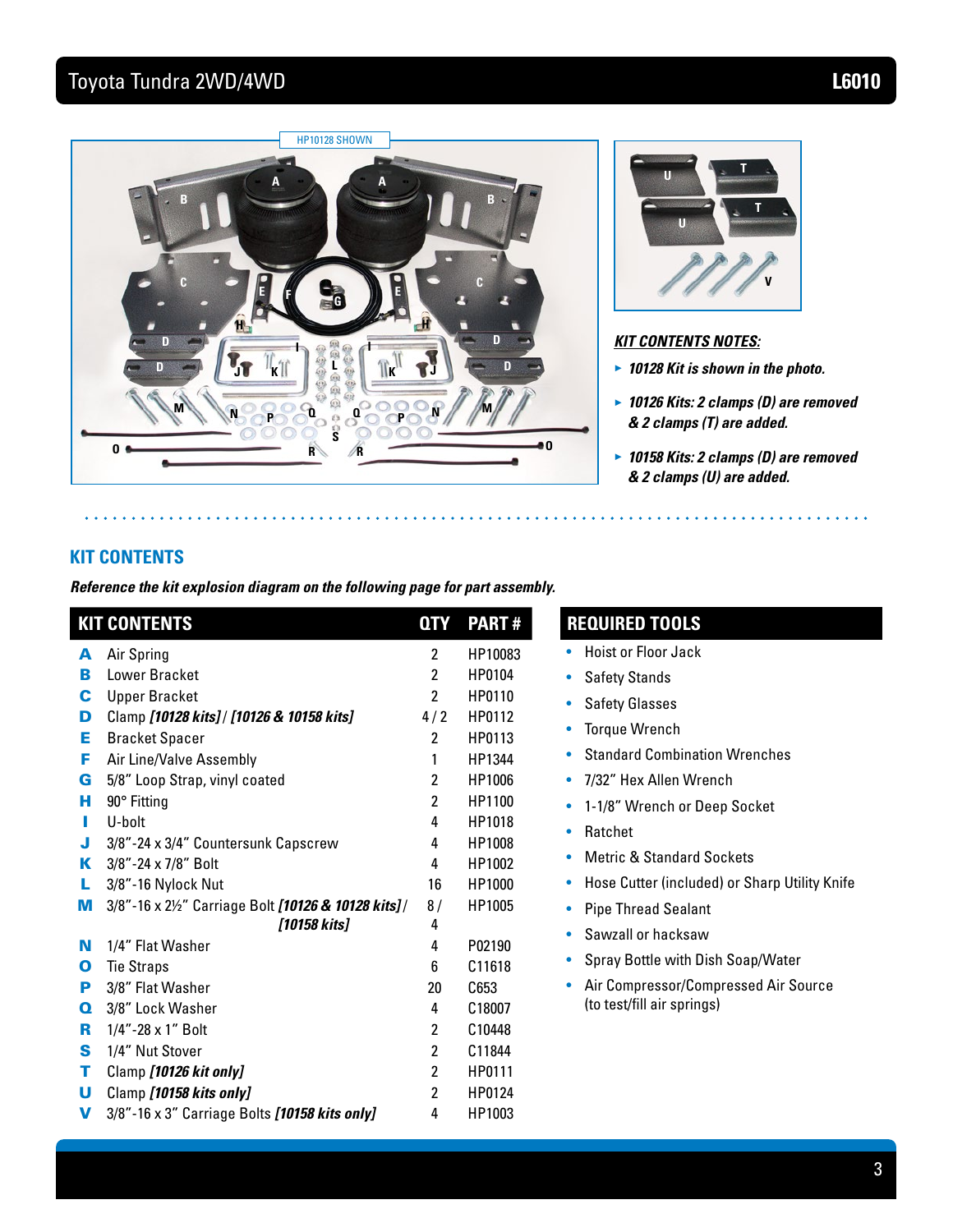#### **BEFORE STARTING THE INSTALLATION:**

- **1.** Ensure the application information is correct for the make, model and year of the vehicle you are installing the kit on.
- **2.** Some vehicles are equipped with a rear wheel brake proportioning valve. Check with the manufacturer before installing the air spring kit, as it may affect braking performance.
- **3.** It is recommended to use a good quality anti-seize on all fasteners. This will reduce the chance of corrosion on the fasteners and will help facilitate removal, if required at a later date.

#### *PLEASE NOTE:*

*This kit contains push-to-connect fittings*; *using scissors or wire cutters to cut the nylon airline will distort the line and cause the connection to leak. THE AIRLINE MUST BE CUT OFF SQUARELY WITH THE NYLON HOSE CUTTER PROVIDED IN THIS KIT OR A SHARP UTILITY KNIFE.*

## **1 MEASURE STOCK RIDE HEIGHT**

Park the vehicle on a level surface. Remove any unnecessary weight from the vehicle to attain a Normal Ride Height. This is important for correct initial air spring set-up and adjustment.

Using a measuring tape, measure the distance between the center of the wheel hub and the bottom of the fender well (as shown in Figure 1) this will give you your ride height.

Note the ride height for all four corners.

Check the clearance between the outside of the frame and the inside of the tire, a minimum of 5" is required for air spring clearance.

#### **2 REMOVE REAR WHEELS**

Place wheel chocks in front of and behind both front wheels.

Raise the rear of the truck high enough to remove both wheels and attain a comfortable working height.

Place two jack stands under rear axle (shown in Figure 2).

Lower the vehicle until the axle is supported by the jack stands.

Remove rear wheels.



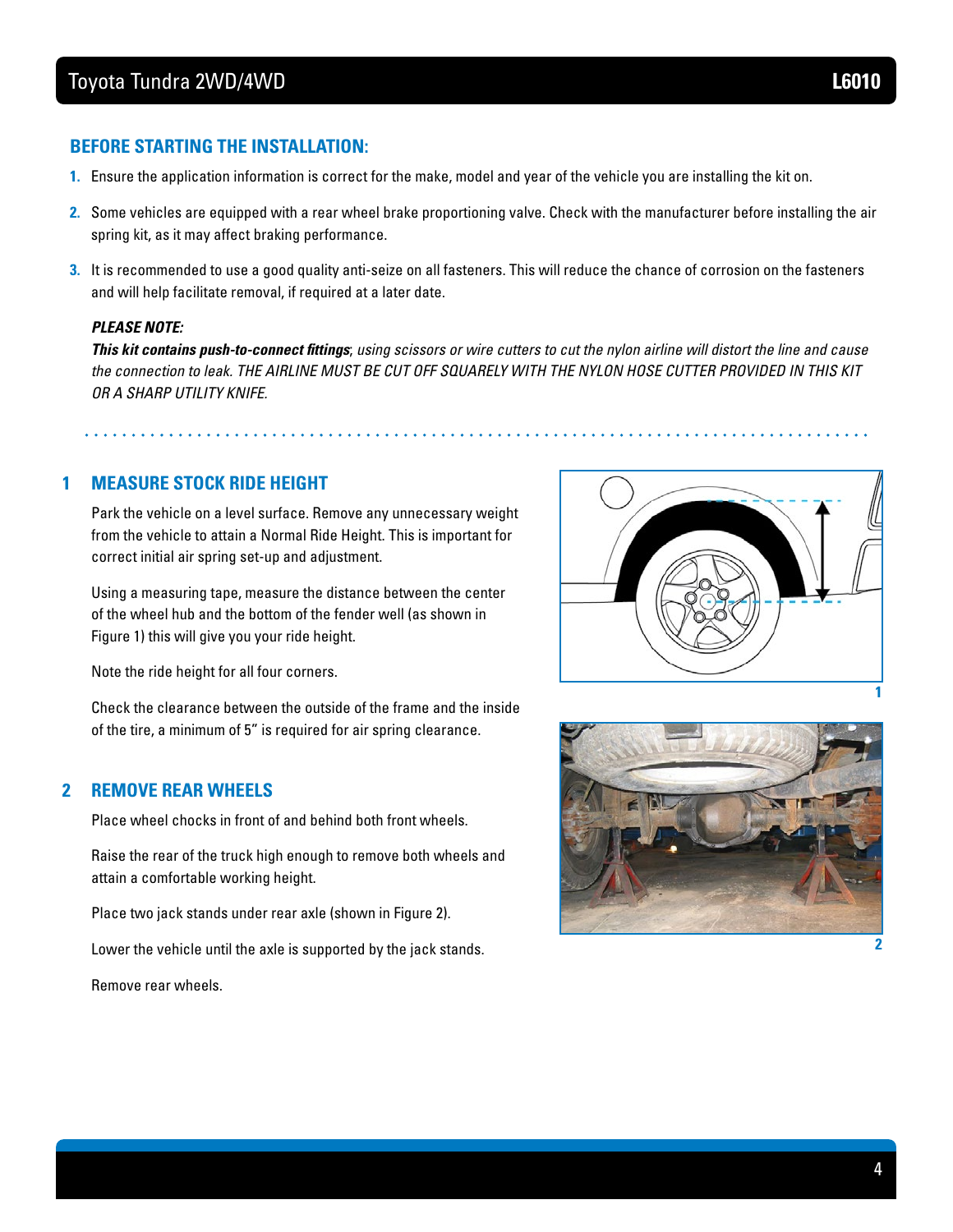#### **3 REMOVE THE JOUNCE BUMPER**

Using a sawzall or hacksaw, remove the jounce bumper by cutting the rubber portion off (as shown in the Figures 3A & 3B).

*PLEASE NOTE: It is permissible to remove the jounce bumper by loosening the axle U-bolts and slipping the jounce bumper assembly out from underneath the U-bolts. HOWEVER, take precaution if you follow this method of removal, as the axle can shift from its factory mounting point to the leaf springs.*

#### **4 DETACH E-BRAKE**

Remove the factory emergency brake cable support bracket in order to obtain clearance for the lower bracket.

A supplied support for the emergency brake cable will be installed in Step 14.

#### **5 INSTALL AIR FITTING**

Locate the 90° fittings and air springs provided, apply thread sealant to the threads, install the fitting into the port of the air spring (as shown with an arrow in Figure 5).

#### **6 LOWER BRACKET ASSEMBLY**

Place the air spring in front of you with the air fitting set on the opposite side of you pointing upwards (as seen in Figure 6).

Place the lower bracket over the fitting with the bent flanges facing upwards and towards you (see Figure 6 as reference).

Loosely install the 2 - 3/8" X 24 x 7/8" capscrews with lock and flat washers provided through the lower bracket into the two threaded holes of the air spring.

Do not tighten the two capscrews as adjustment will be required later is the installation.







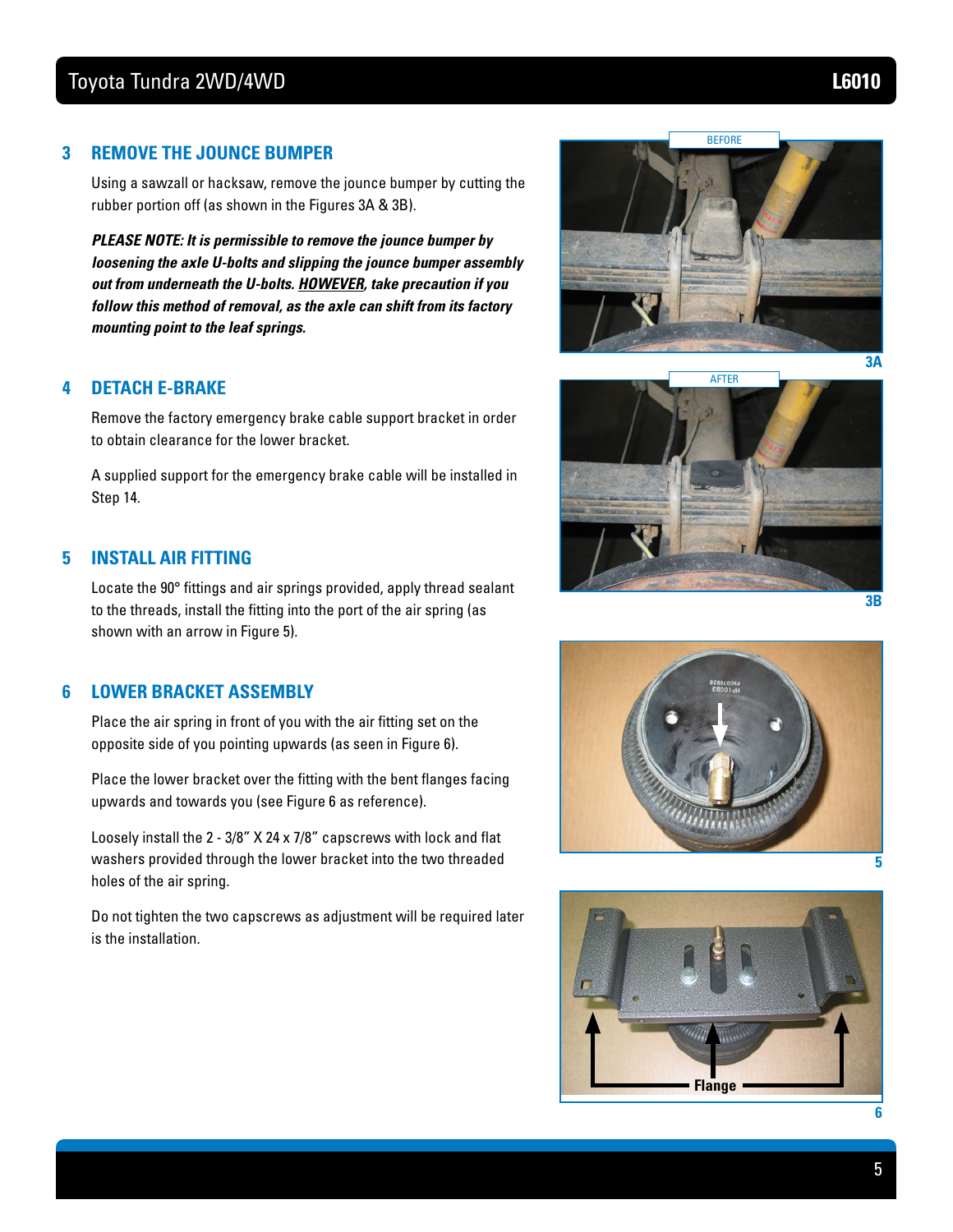#### **7 UPPER BRACKET ASSEMBLY**

Turn the air spring & lower bracket assembly over. The bent flange of the lower bracket must be facing towards you.

Place the upper mounting bracket on top of the air spring, with countersunk holes facing up and the angled sides towards you (as seen in Figure 7).

Using the 2-3/8"-24 x 7/8" countersunk capscrews provided, torque to 20 ft-lbs, 27N.m.

Attach the upper bracket to the air spring assembly and tighten the countersink capscrews securely.

#### *Repeat Steps 5-7 for the other air spring.*

#### **8 INSTALL AIR SPRING ASSEMBLY**

Ensure the lower air spring bracket is parallel to the frame flange directly above the upper air spring bracket.

**10126 KITS ONLY** Lower bracket spacers are provided to shim the lower bracket if necessary, the spacers are installed with the legs against the leaf springs.

#### **9 INSTALL U-BOLTS**

Loosely install the U-bolts around the leaf spring and up through the lower air spring mounting bracket holes and spacers (if used).

Install the flat washers and 3/8" nyloc nuts provided on the U-bolts.

#### **10 DETERMINE THE CORRECT UPPER CLAMPS**

*PLEASE NOTE: The difference between kits is the upper bracket clamp(s) (and longer carriage bolts for the 10158 kits). Use the Assembly Diagrams & Part Callouts below to determine the correct inner & outer brackets to use for your application.*

#### **10126 KITS (Figure 10A)**

**►** *Outer Clamps:* HP0111 **►** *Inner Clamps:* HP0112

#### **10128 KITS (Figure 10B)**

**►** *Outer Clamps:* HP0112 **►** *Inner Clamps:* HP0112

#### **10158 KITS (Figure 10C** *on following page***)**

- **►** *Outer Clamps:* HP0112 **►** *Inner Clamps:* HP0124
- **►** *+ 3" Carriage Bolts:* HP1003







**10B**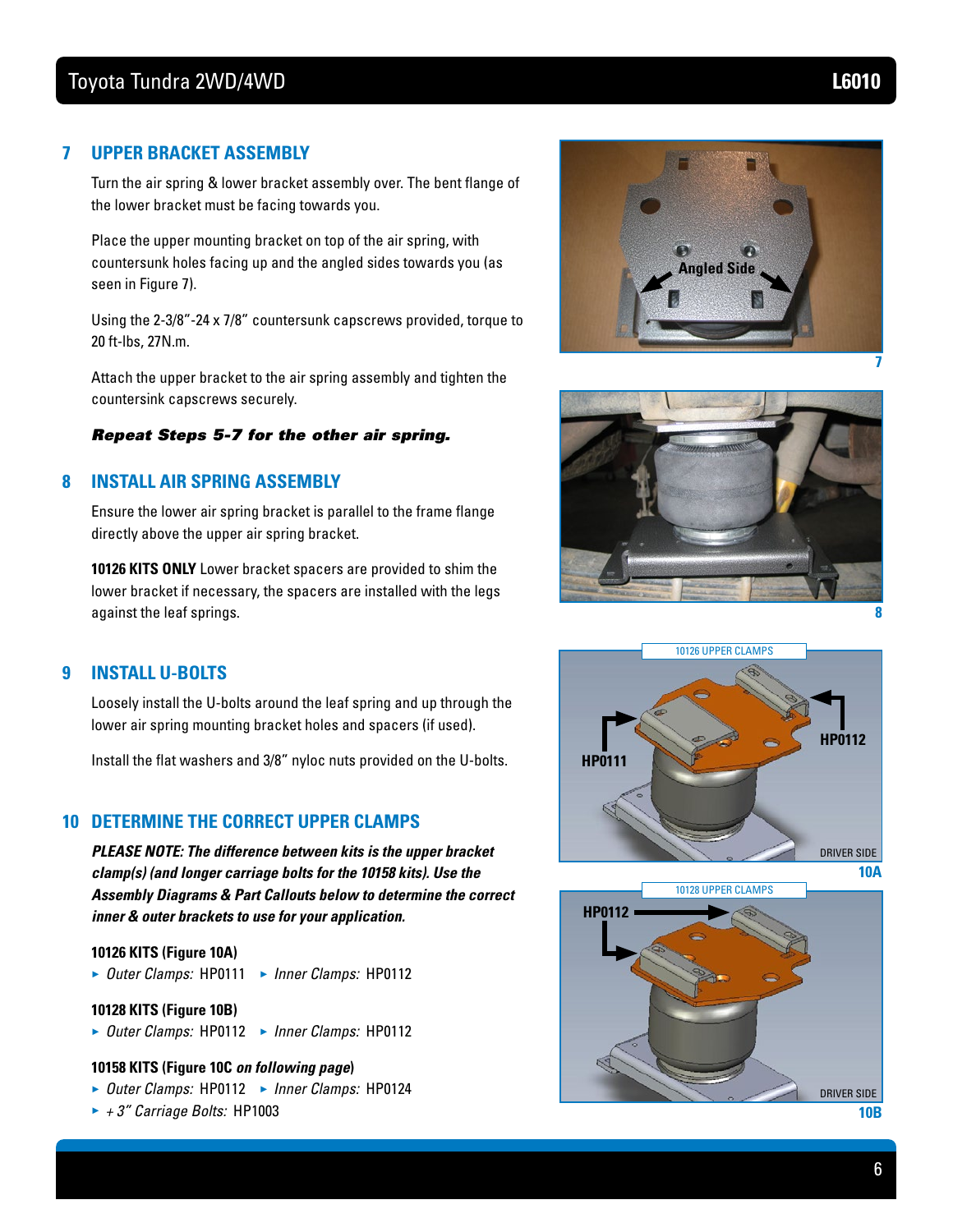#### **11 INSTALL UPPER CLAMPS**

#### *Use the information from the previous step to determine the correct upper clamps for your vehicles application*

Loosely install the upper outer clamp bracket onto the upper air spring bracket installing the 2-3/8" x 2 1/2"NC carriage bolts up from the bottom (see Figure 11A), using flat washers and nyloc nuts provided.

The shorter leg of the clamp must be installed towards the frame.

Repeat for the upper inner clamp (Figure 11B)

#### **12 UPPER AIR SPRING BRACKET CLAMP ALIGNMENT**

The upper air spring bracket clamps must be positioned with one leg on the frame and the other leg squarely on top of the upper bracket (see Figure 12 for reference).

Once this alignment is complete, torque the 2 inner and 2 outer clamp carriage bolts to 20 ft-lbs, 27 N•m.

#### **13 AIR SPRING ASSEMBLY ALIGNMENT**

Position the lower air spring mounting bracket on the leaf spring.

Align the lower end of the air spring to the top by moving the lower air spring bracket to the front or rear of the leaf spring to achieve correct air spring alignment (see Figure 13A for reference).

Once the alignment is correct, torque the 4 U-bolt nuts evenly to 16 ft-lbs (see Figure 13B).

Then align the lower end of the air spring to the top by sliding the lower end in or out on the elongated holes in the lower bracket.

Once alignment is correct, torque the lower air spring to bracket capscrews to 20 ft-lbs, 27 N•m (see Figure 13C).

Cut off the threaded portion of the U-bolts above the nyloc nut (see Figure 13D).







**11B**

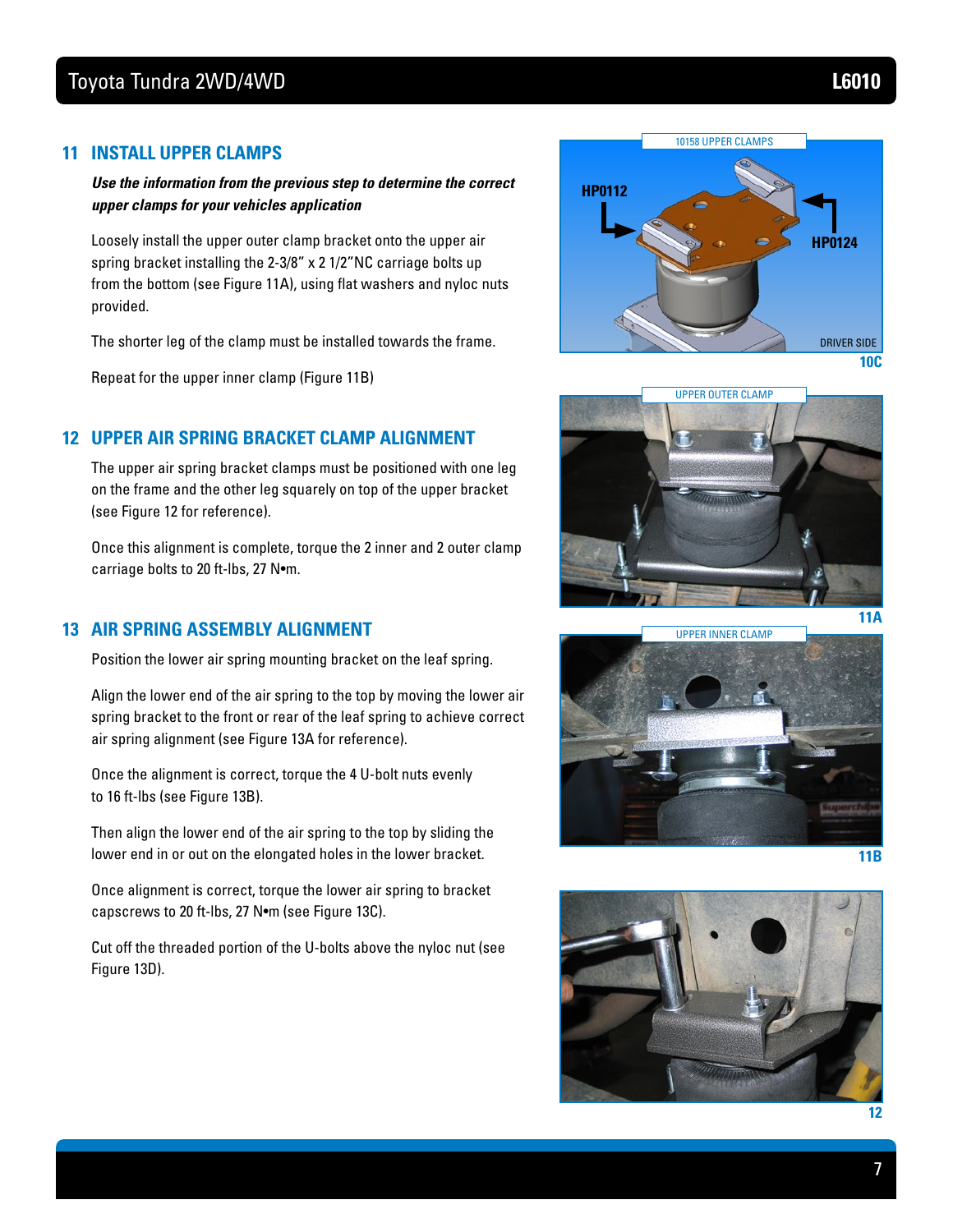#### **14 REATTACH E-BRAKE**

Install the Adel clamp provided around the emergency brake cable, using the ¼-28 x 1 bolts flat washer and nyloc nuts provided.

Fasten the Adel clamp to the forward hole in the top of the lower bracket (as shown in Figure 14 on the following page).

#### *Repeat steps 4-14 for the other air spring.*

#### **15 INSTALL AIR LINE**

*PLEASE NOTE: This kit contains push-to-connect fittings*; *using scissors or wire cutters to cut the nylon airline will distort the line and cause the connection to leak. THE AIRLINE MUST BE CUT OFF SQUARELY WITH THE NYLON HOSE CUTTER PROVIDED IN THIS KIT OR A SHARP UTILITY KNIFE* 

Provided in air spring kit are two fill valves. The most common place to install is in place of license plate fasteners. Alternatively, two 5/16" holes can be drilled in a convenient location.

Cut air line assembly into two equal lengths with hose cutter.

Install one air line, route the nylon air line to an air spring fitting and cut the hose. Moisten the end of the air line prior to inserting it into the fitting and push it in until it stops. Repeat with the other fill valve.

Secure airlines using the tie-straps, away from moving items and heat sources.

Place a 5/16" nut on the air valve. Leave enough of the inflation valve in front of the nut to extend through the hole, install a flat washer, and 5 ⁄16" nut and cap (reference Figure 15 on following page for assembly).

There should be enough valve exposed after installation approximately ½"—to easily apply a pressure gauge or an air chuck.

*If an in-cab inflation kit is being installed, follow the instructions provided with that kit now.*











**13D**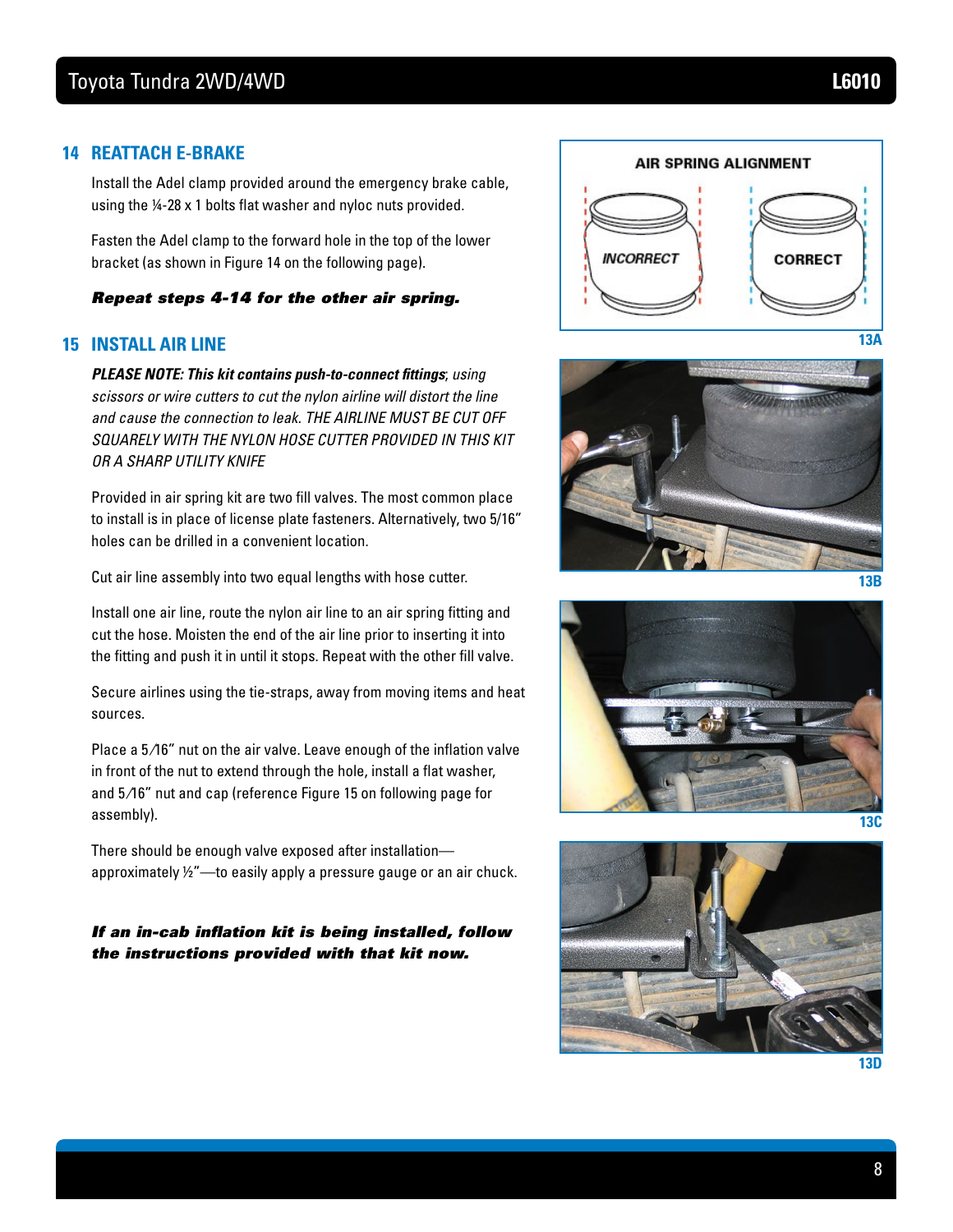#### **16 CHECK SYSTEM FOR LEAKS**

Inflate both air springs to 90 psi and then use a mixture of dish soap and water on all air line connections to detect any air leaks. Large, expanding bubbles indicate a leak (as seen in Figure 16).

Repair as necessary and retest.

Inflate air springs to a predetermined value and on following day recheck pressure. If one or both of air springs have lost pressure, an air leak is present. Leak must be repaired, and then retested until no leaks exist.

#### **17 AFTER COMPLETING THE INSTALLATION**

#### **PLEASE REMEMBER:**

Install wheels and torque fasteners to manufacturer's specifications.

Re-torque all fasteners after first 500 miles of driving.

For safe and proper operation, never operate the vehicle under minimum of 10 psi or over maximum of 100 psi in air springs. Staying within pressure limit will ensure maximum air spring life. Failure in doing so may result in a void warranty (see *Note* below).

*NOTE: Do not exceed maximum vehicle payload. Failure to do so my result in failure of the air suspension kit and/or damage to your vehicle.*